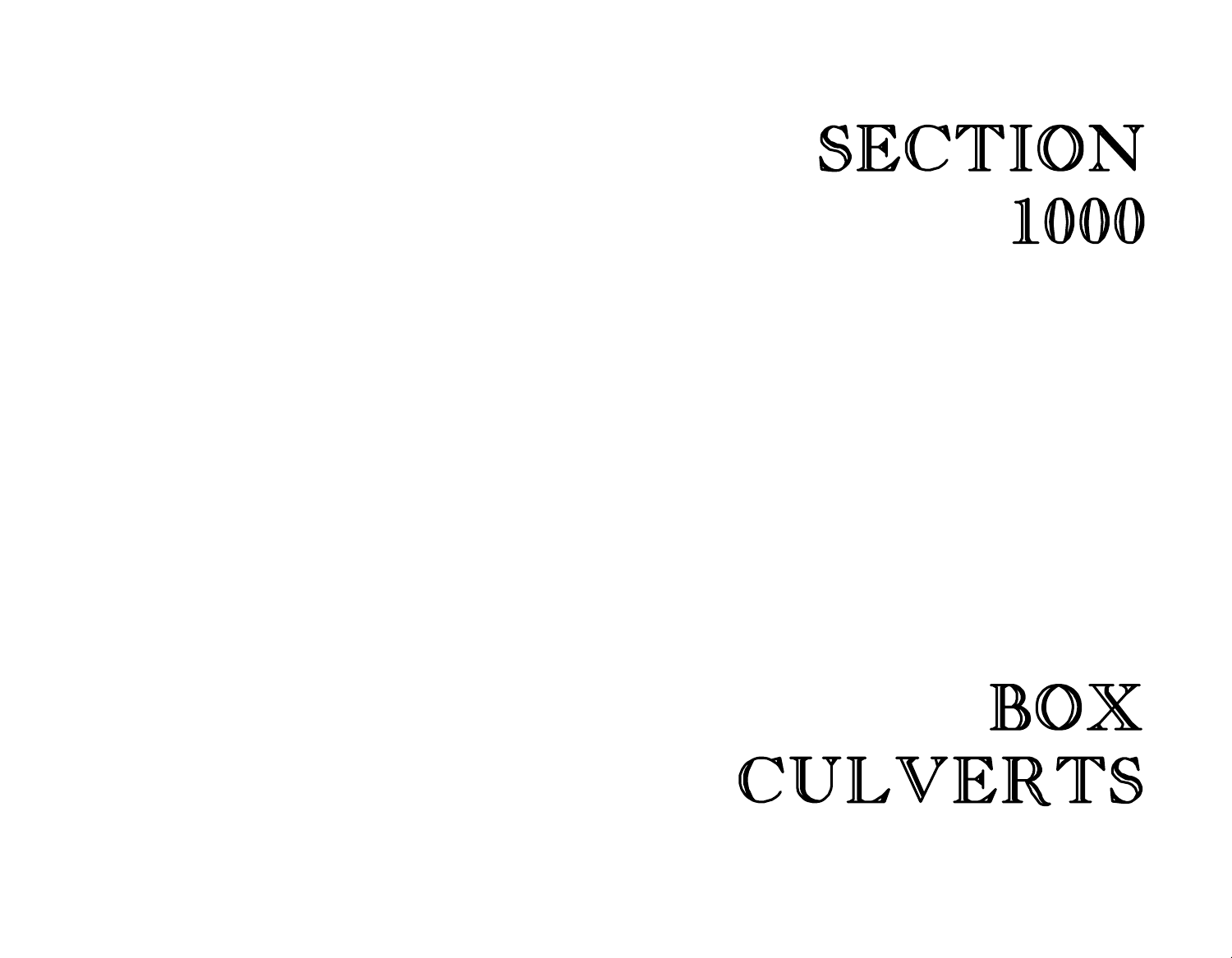| <b>Standard</b> | Page | <b>Title</b>                                  | Current<br><b>Revision</b> |  | <b>Previous Revisions</b> | Original<br><b>Standard</b> | Insertable<br><b>Sheet</b> |  |
|-----------------|------|-----------------------------------------------|----------------------------|--|---------------------------|-----------------------------|----------------------------|--|
| <b>BCB-DT</b>   |      | 1001.01 Oversize Box Culvert Standard Details |                            |  |                           |                             | 2/01                       |  |
|                 |      | 1001.02 Oversize Box Culvert Standard Details |                            |  |                           |                             | 2/01                       |  |
| <b>BCB-02</b>   |      | 1001.03 0 to 2 FT. Fills                      |                            |  |                           |                             | 2/01                       |  |
| <b>BCB-05</b>   |      | 1001.04 2 to 5 FT. Fills                      |                            |  |                           |                             | 2/01                       |  |
| <b>BCB-10</b>   |      | 1001.05 5 to 10 FT. Fills                     |                            |  |                           |                             | 2/01                       |  |
| <b>BCB-15</b>   |      | 1001.06 10 to 15 FT. Fills                    |                            |  |                           |                             | 2/01                       |  |
| <b>BCB-20</b>   |      | 1001.07 15 to 20 FT. Fills                    |                            |  |                           |                             | 2/01                       |  |
| <b>BCB-25</b>   |      | 1001.08 20 to 25 FT. Fills                    |                            |  |                           |                             | 2/01                       |  |
| <b>BCB-30</b>   |      | 1001.09 25 to 30 FT. Fills                    |                            |  |                           |                             | 2/01                       |  |
| <b>BCB-35</b>   |      | 1001.10 30 to 35 FT. Fills                    |                            |  |                           |                             | 2/01                       |  |
| <b>BCB-40</b>   |      | 1001.11 35 to 40 FT. Fills                    |                            |  |                           |                             | 2/01                       |  |
| <b>BCB-45</b>   |      | 1001.12 40 to 45 FT. Fills                    |                            |  |                           |                             | 2/01                       |  |
| <b>BCB-50</b>   |      | 1001.13 45 to 50 FT. Fills                    |                            |  |                           |                             | 2/01                       |  |
| <b>BCS-DT</b>   |      | 1002.01 Single Box Culvert Standard Details   |                            |  |                           |                             | 2/01                       |  |
|                 |      | 1002.02 Single Box Culvert Standard Details   |                            |  |                           |                             | 2/01                       |  |
| <b>BCS-02</b>   |      | 1002.03 0 to 2 FT. Fills                      |                            |  |                           |                             | 2/01                       |  |
|                 |      | 1002.04 0 to 2 FT. Fills                      |                            |  |                           |                             | 2/01                       |  |
| <b>BCS-05</b>   |      | 1002.05 2 to 5 FT. Fills                      |                            |  |                           |                             | 2/01                       |  |
|                 |      | 1002.06 2 to 5 FT. Fills                      |                            |  |                           |                             | 2/01                       |  |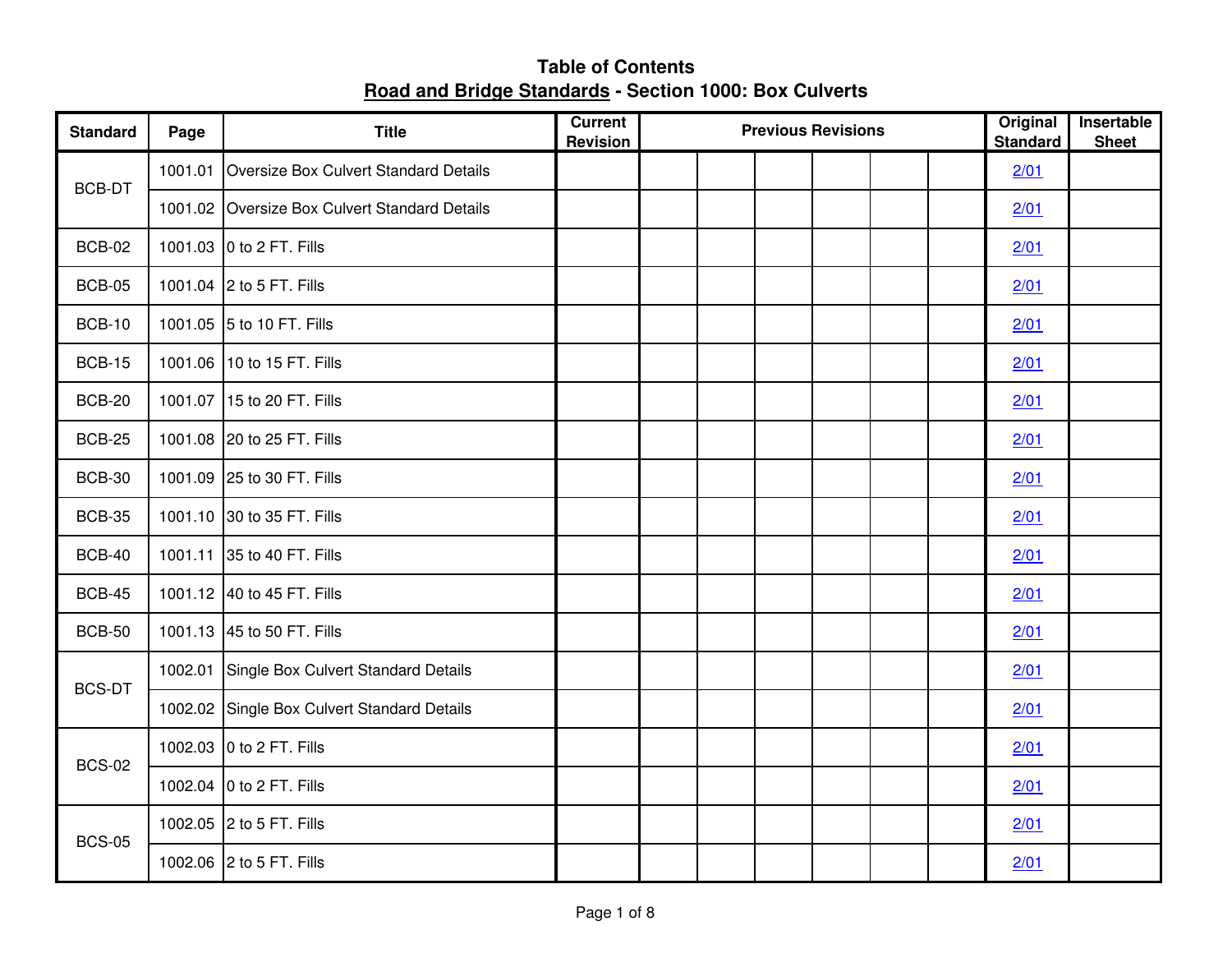| <b>Standard</b> | Page | <b>Title</b>                                | <b>Current</b><br><b>Revision</b> |  | <b>Previous Revisions</b> |  | Original<br><b>Standard</b> | Insertable<br><b>Sheet</b> |
|-----------------|------|---------------------------------------------|-----------------------------------|--|---------------------------|--|-----------------------------|----------------------------|
| <b>BCS-10</b>   |      | 1002.07 5 to 10 FT. Fills                   |                                   |  |                           |  | 2/01                        |                            |
|                 |      | 1002.08 5 to 10 FT. Fills                   |                                   |  |                           |  | 2/01                        |                            |
| <b>BCS-15</b>   |      | 1002.09 10 to 15 FT. Fills                  |                                   |  |                           |  | 2/01                        |                            |
|                 |      | 1002.10 10 to 15 FT. Fills                  |                                   |  |                           |  | 2/01                        |                            |
| <b>BCS-20</b>   |      | 1002.11 15 to 20 FT. Fills                  |                                   |  |                           |  | 2/01                        |                            |
|                 |      | 1002.12 15 to 20 FT. Fills                  |                                   |  |                           |  | 2/01                        |                            |
| <b>BCS-25</b>   |      | 1002.13 20 to 25 FT. Fills                  |                                   |  |                           |  | 2/01                        |                            |
|                 |      | 1002.14 20 to 25 FT. Fills                  |                                   |  |                           |  | 2/01                        |                            |
| <b>BCS-30</b>   |      | 1002.15 25 to 30 FT. Fills                  |                                   |  |                           |  | 2/01                        |                            |
|                 |      | 1002.16 25 to 30 FT. Fills                  |                                   |  |                           |  | 2/01                        |                            |
| <b>BCS-35</b>   |      | 1002.17 30 to 35 FT. Fills                  |                                   |  |                           |  | 2/01                        |                            |
|                 |      | 1002.18 30 to 35 FT. Fills                  |                                   |  |                           |  | 2/01                        |                            |
| <b>BCS-40</b>   |      | 1002.19 35 to 40 FT. Fills                  |                                   |  |                           |  | 2/01                        |                            |
|                 |      | 1002.20 35 to 40 FT. Fills                  |                                   |  |                           |  | 2/01                        |                            |
| <b>BCS-45</b>   |      | 1002.21 40 to 45 FT. Fills                  |                                   |  |                           |  | 2/01                        |                            |
| <b>BCS-45</b>   |      | 1002.22 40 to 45 FT. Fills                  |                                   |  |                           |  | 2/01                        |                            |
| <b>BCS-50</b>   |      | 1002.23 45 to 50 FT. Fills                  |                                   |  |                           |  | 2/01                        |                            |
|                 |      | 1002.24 45 to 50 FT. Fills                  |                                   |  |                           |  | 2/01                        |                            |
| <b>BCD-DT</b>   |      | 1003.01 Double Box Culvert Standard Details |                                   |  |                           |  | 2/01                        |                            |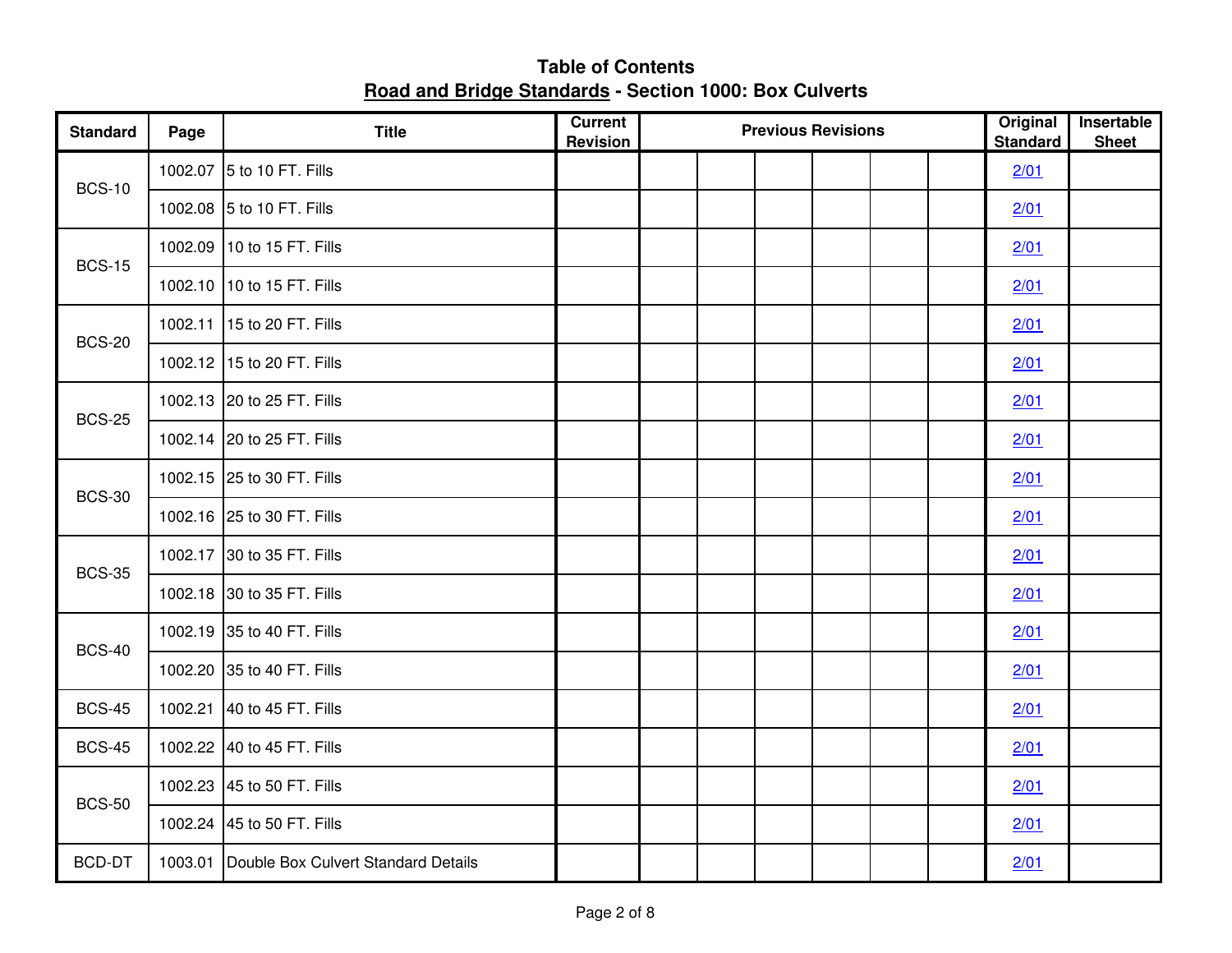**Table of Contents Road and Bridge Standards - Section 1000: Box Culverts**

| <b>Standard</b> | Page | <b>Title</b>                                | Current<br><b>Revision</b> | <b>Previous Revisions</b> |  | Original<br><b>Standard</b> | Insertable<br><b>Sheet</b> |
|-----------------|------|---------------------------------------------|----------------------------|---------------------------|--|-----------------------------|----------------------------|
| BCD-DT          |      | 1003.02 Double Box Culvert Standard Details |                            |                           |  | 2/01                        |                            |
|                 |      | 1003.03 Double Box Culvert Standard Details |                            |                           |  | 2/01                        |                            |
| <b>BCD-02</b>   |      | 1003.04 0 to 2 FT. Fills                    |                            |                           |  | 2/01                        |                            |
|                 |      | 1003.05 0 to 2 FT. Fills                    |                            |                           |  | 2/01                        |                            |
| <b>BCD-05</b>   |      | 1003.06 2 to 5 FT. Fills                    |                            |                           |  | 2/01                        |                            |
|                 |      | 1003.07 2 to 5 FT. Fills                    |                            |                           |  | 2/01                        |                            |
| <b>BCD-10</b>   |      | 1003.08 5 to 10 FT. Fills                   |                            |                           |  | 2/01                        |                            |
|                 |      | 1003.09 5 to 10 FT. Fills                   |                            |                           |  | 2/01                        |                            |
| <b>BCD-15</b>   |      | 1003.10 10 to 15 FT. Fills                  |                            |                           |  | 2/01                        |                            |
|                 |      | 1003.11 10 to 15 FT. Fills                  |                            |                           |  | 2/01                        |                            |
| <b>BCD-20</b>   |      | 1003.12 15 to 20 FT. Fills                  |                            |                           |  | 2/01                        |                            |
|                 |      | 1003.13 15 to 20 FT. Fills                  |                            |                           |  | 2/01                        |                            |
| <b>BCD-25</b>   |      | 1003.14 20 to 25 FT. Fills                  |                            |                           |  | 2/01                        |                            |
| <b>BCD-25</b>   |      | 1003.15 20 to 25 FT. Fills                  |                            |                           |  | 2/01                        |                            |
| <b>BCD-30</b>   |      | 1003.16 25 to 30 FT. Fills                  |                            |                           |  | 2/01                        |                            |
|                 |      | 1003.17 25 to 30 FT. Fills                  |                            |                           |  | 2/01                        |                            |
| <b>BCD-35</b>   |      | 1003.18 30 to 35 FT. Fills                  |                            |                           |  | 2/01                        |                            |
|                 |      | 1003.19 30 to 35 FT. Fills                  |                            |                           |  | 2/01                        |                            |
| <b>BCD-40</b>   |      | 1003.20 35 to 40 FT. Fills                  |                            |                           |  | 2/01                        |                            |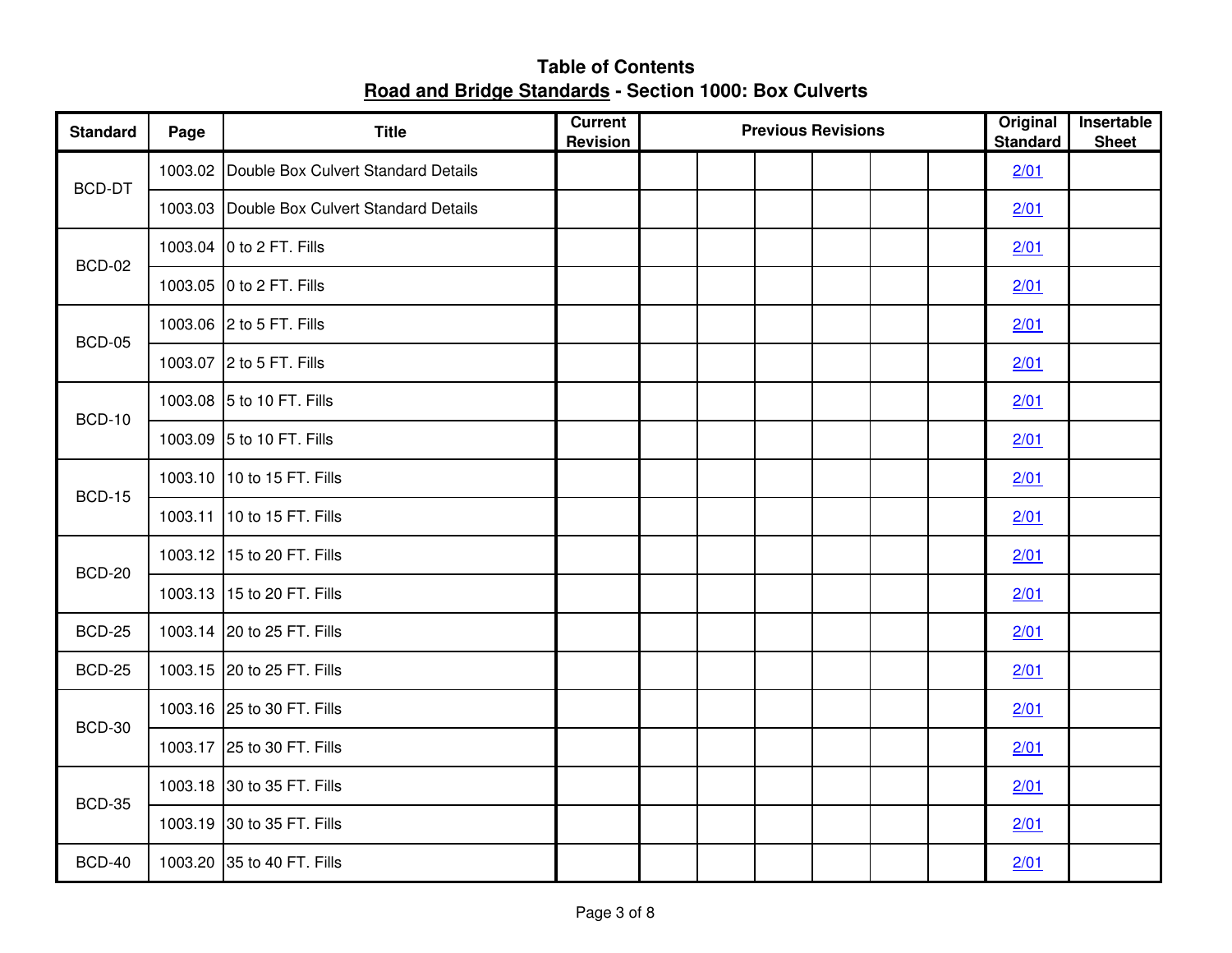| <b>Standard</b> | Page | <b>Title</b>                                | <b>Current</b><br><b>Revision</b> | <b>Previous Revisions</b> |  |  |  |  |  | Original<br><b>Standard</b> | Insertable<br><b>Sheet</b> |
|-----------------|------|---------------------------------------------|-----------------------------------|---------------------------|--|--|--|--|--|-----------------------------|----------------------------|
| <b>BCD-40</b>   |      | 1003.21 35 to 40 FT. Fills                  |                                   |                           |  |  |  |  |  | 2/01                        |                            |
| <b>BCD-45</b>   |      | 1003.22 40 to 45 FT. Fills                  |                                   |                           |  |  |  |  |  | 2/01                        |                            |
|                 |      | 1003.23 40 to 45 FT. Fills                  |                                   |                           |  |  |  |  |  | 2/01                        |                            |
| <b>BCD-50</b>   |      | 1003.24 45 to 50 FT. Fills                  |                                   |                           |  |  |  |  |  | 2/01                        |                            |
|                 |      | 1003.25 45 to 50 FT. Fills                  |                                   |                           |  |  |  |  |  | 2/01                        |                            |
| BCT-DT          |      | 1004.01 Triple Box Culvert Standard Details |                                   |                           |  |  |  |  |  | 2/01                        |                            |
|                 |      | 1004.02 Triple Box Culvert Standard Details |                                   |                           |  |  |  |  |  | 2/01                        |                            |
|                 |      | 1004.03 Triple Box Culvert Standard Details |                                   |                           |  |  |  |  |  | 2/01                        |                            |
| <b>BCT-02</b>   |      | 1004.04 0 to 2 FT. Fills                    |                                   |                           |  |  |  |  |  | 2/01                        |                            |
|                 |      | 1004.05 0 to 2 FT. Fills                    |                                   |                           |  |  |  |  |  | 2/01                        |                            |
| <b>BCT-05</b>   |      | 1004.06 2 to 5 FT. Fills                    |                                   |                           |  |  |  |  |  | 2/01                        |                            |
| <b>BCT-05</b>   |      | 1004.07 2 to 5 FT. Fills                    |                                   |                           |  |  |  |  |  | 2/01                        |                            |
| <b>BCT-10</b>   |      | 1004.08 5 to 10 FT. Fills                   |                                   |                           |  |  |  |  |  | 2/01                        |                            |
|                 |      | 1004.09 5 to 10 FT. Fills                   |                                   |                           |  |  |  |  |  | 2/01                        |                            |
| <b>BCT-15</b>   |      | 1004.10 10 to 15 FT. Fills                  |                                   |                           |  |  |  |  |  | 2/01                        |                            |
|                 |      | 1004.11 10 to 15 FT. Fills                  |                                   |                           |  |  |  |  |  | 2/01                        |                            |
| <b>BCT-20</b>   |      | 1004.12 15 to 20 FT. Fills                  |                                   |                           |  |  |  |  |  | 2/01                        |                            |
|                 |      | 1004.13 15 to 20 FT. Fills                  |                                   |                           |  |  |  |  |  | 2/01                        |                            |
| <b>BCT-25</b>   |      | 1004.14 20 to 25 FT. Fills                  |                                   |                           |  |  |  |  |  | 2/01                        |                            |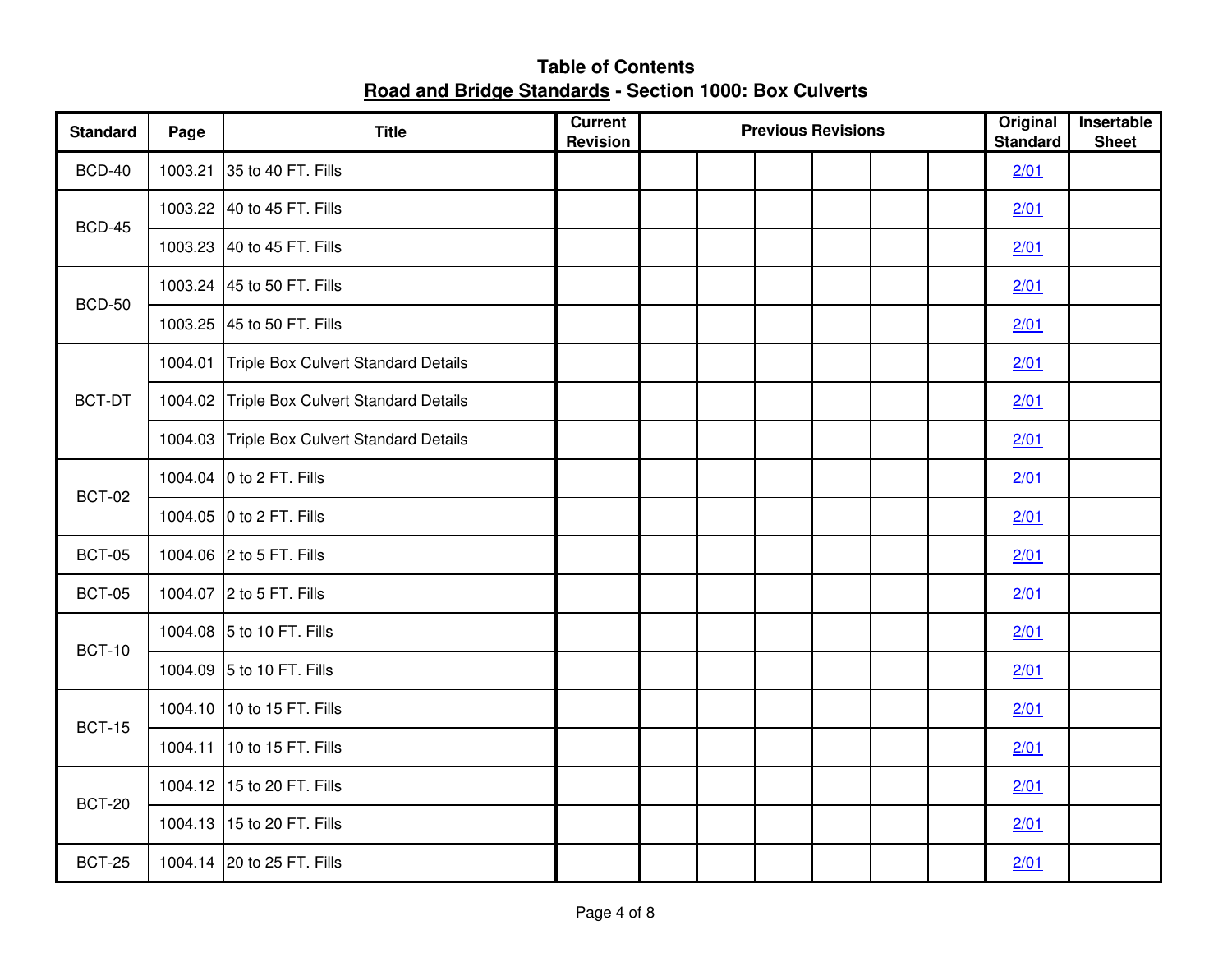| <b>Standard</b> | Page | <b>Title</b>                                   | <b>Current</b><br><b>Revision</b> | <b>Previous Revisions</b> |  |  |  |  |  | Original<br><b>Standard</b> | Insertable<br><b>Sheet</b> |
|-----------------|------|------------------------------------------------|-----------------------------------|---------------------------|--|--|--|--|--|-----------------------------|----------------------------|
| <b>BCT-25</b>   |      | 1004.15 20 to 25 FT. Fills                     |                                   |                           |  |  |  |  |  | 2/01                        |                            |
| <b>BCT-30</b>   |      | 1004.16 25 to 30 FT. Fills                     |                                   |                           |  |  |  |  |  | 2/01                        |                            |
|                 |      | 1004.17 25 to 30 FT. Fills                     |                                   |                           |  |  |  |  |  | 2/01                        |                            |
| <b>BCT-35</b>   |      | 1004.18 30 to 35 FT. Fills                     |                                   |                           |  |  |  |  |  | 2/01                        |                            |
|                 |      | 1004.19 30 to 35 FT. Fills                     |                                   |                           |  |  |  |  |  | 2/01                        |                            |
| <b>BCT-40</b>   |      | 1004.20 35 to 40 FT. Fills                     |                                   |                           |  |  |  |  |  | 2/01                        |                            |
|                 |      | 1004.21 35 to 40 FT. Fills                     |                                   |                           |  |  |  |  |  | 2/01                        |                            |
| <b>BCT-45</b>   |      | 1004.22 40 to 45 FT. Fills                     |                                   |                           |  |  |  |  |  | 2/01                        |                            |
|                 |      | 1004.23 40 to 45 FT. Fills                     |                                   |                           |  |  |  |  |  | 2/01                        |                            |
| <b>BCT-50</b>   |      | 1004.24 45 to 50 FT. Fills                     |                                   |                           |  |  |  |  |  | 2/01                        |                            |
|                 |      | 1004.25 45 to 50 FT. Fills                     |                                   |                           |  |  |  |  |  | 2/01                        |                            |
|                 |      | 1005.01 Quadruple Box Culvert Standard Details |                                   |                           |  |  |  |  |  | 2/01                        |                            |
| BCQ-DT          |      | 1005.02 Quadruple Box Culvert Standard Details |                                   |                           |  |  |  |  |  | 2/01                        |                            |
|                 |      | 1005.03 Quadruple Box Culvert Standard Details |                                   |                           |  |  |  |  |  | 2/01                        |                            |
| <b>BCQ-02</b>   |      | 1005.04 0 to 2 FT. Fills                       |                                   |                           |  |  |  |  |  | 2/01                        |                            |
|                 |      | 1005.05 0 to 2 FT. Fills                       |                                   |                           |  |  |  |  |  | 2/01                        |                            |
| <b>BCQ-05</b>   |      | 1005.06 2 to 5 FT. Fills                       |                                   |                           |  |  |  |  |  | 2/01                        |                            |
|                 |      | 1005.07 2 to 5 FT. Fills                       |                                   |                           |  |  |  |  |  | 2/01                        |                            |
| <b>BCQ-10</b>   |      | 1005.08 5 to 10 FT. Fills                      |                                   |                           |  |  |  |  |  | 2/01                        |                            |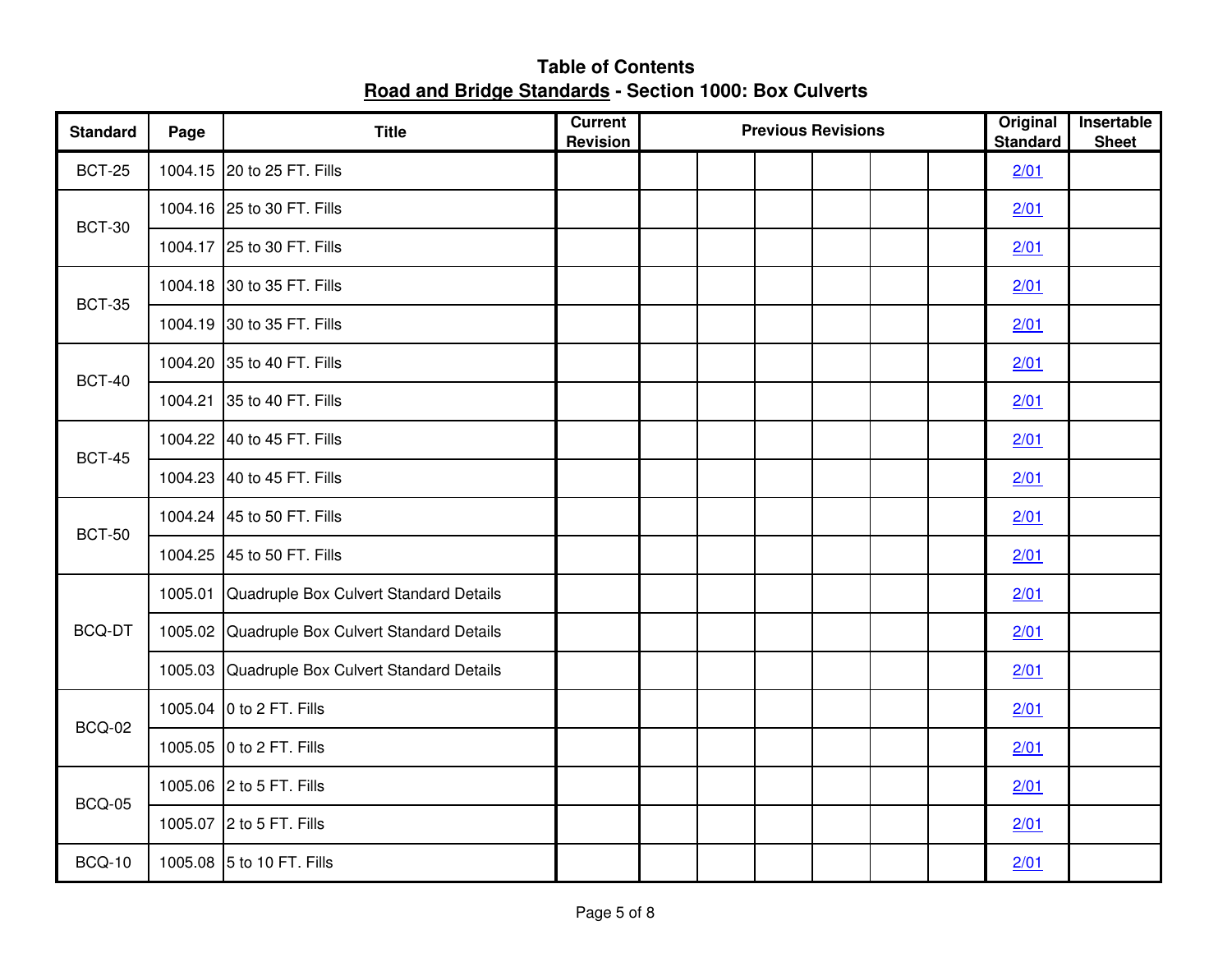| <b>Standard</b> | Page | <b>Title</b>                                      | <b>Current</b><br>Revision | <b>Previous Revisions</b> | Original<br><b>Standard</b> | Insertable<br><b>Sheet</b> |  |
|-----------------|------|---------------------------------------------------|----------------------------|---------------------------|-----------------------------|----------------------------|--|
| <b>BCQ-10</b>   |      | 1005.09 5 to 10 FT. Fills                         |                            |                           |                             | 2/01                       |  |
| <b>BCQ-15</b>   |      | 1005.10 10 to 15 FT. Fills                        |                            |                           |                             | 2/01                       |  |
|                 |      | 1005.11 10 to 15 FT. Fills                        |                            |                           |                             | 2/01                       |  |
| <b>BCQ-20</b>   |      | 1005.12 15 to 20 FT. Fills                        |                            |                           |                             | 2/01                       |  |
|                 |      | 1005.13 15 to 20 FT. Fills                        |                            |                           |                             | 2/01                       |  |
| <b>BCQ-25</b>   |      | 1005.14 20 to 25 FT. Fills                        |                            |                           |                             | 2/01                       |  |
|                 |      | 1005.15 20 to 25 FT. Fills                        |                            |                           |                             | 2/01                       |  |
| <b>BCQ-30</b>   |      | 1005.16 25 to 30 FT. Fills                        |                            |                           |                             | 2/01                       |  |
|                 |      | 1005.17 25 to 30 FT. Fills                        |                            |                           |                             | 2/01                       |  |
| <b>BCQ-35</b>   |      | 1005.18 30 to 35 FT. Fills                        |                            |                           |                             | 2/01                       |  |
|                 |      | 1005.19 30 to 35 FT. Fills                        |                            |                           |                             | 2/01                       |  |
| <b>BCQ-40</b>   |      | 1005.20 35 to 40 FT. Fills                        |                            |                           |                             | 2/01                       |  |
|                 |      | 1005.21 35 to 40 FT. Fills                        |                            |                           |                             | 2/01                       |  |
| <b>BCQ-45</b>   |      | 1005.22 40 to 45 FT. Fills                        |                            |                           |                             | 2/01                       |  |
|                 |      | 1005.23 40 to 45 FT. Fills                        |                            |                           |                             | 2/01                       |  |
| <b>BCQ-50</b>   |      | 1005.24 45 to 50 FT. Fills                        |                            |                           |                             | 2/01                       |  |
|                 |      | 1005.25 45 to 50 FT. Fills                        |                            |                           |                             | 2/01                       |  |
| <b>BCW-11</b>   |      | 1006.01 Wing Details 1 1/2: 1 Fill Slope - Type I |                            |                           |                             | 2/01                       |  |
|                 |      | 1006.02 Wing Details 1 1/2: 1 Fill Slope - Type I |                            |                           |                             | 2/01                       |  |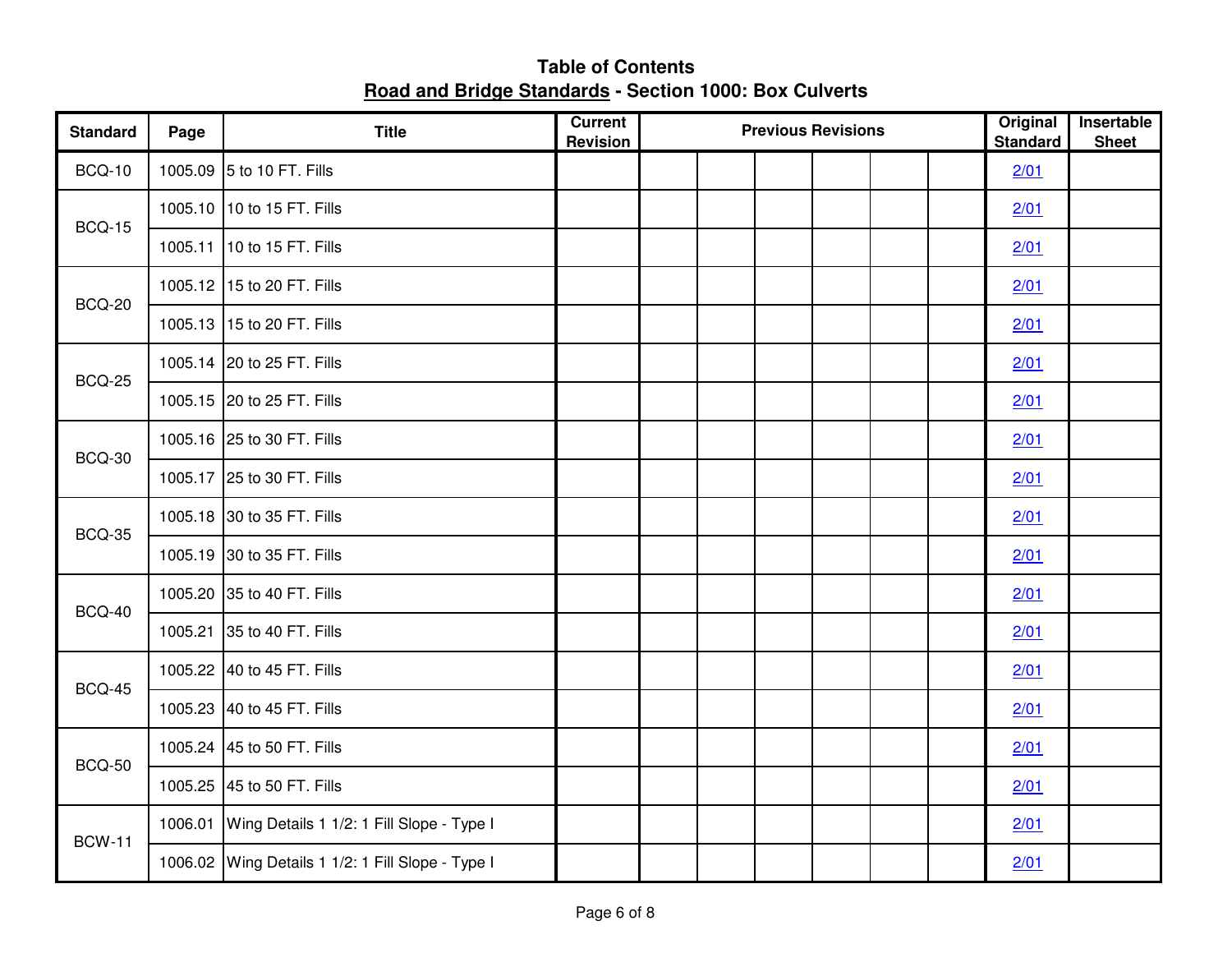| <b>Standard</b> | Page | <b>Title</b>                                       | <b>Current</b><br><b>Revision</b> | <b>Previous Revisions</b> | Original<br><b>Standard</b> | Insertable<br><b>Sheet</b> |
|-----------------|------|----------------------------------------------------|-----------------------------------|---------------------------|-----------------------------|----------------------------|
|                 |      | 1006.03 Wing Details 1 1/2: 1 Fill Slope - Type I  |                                   |                           | 2/01                        |                            |
|                 |      | 1006.04 Wing Details 1 1/2: 1 Fill Slope - Type I  |                                   |                           | 2/01                        |                            |
| <b>BCW-11</b>   |      | 1006.05 Wing Details 1 1/2: 1 Fill Slope - Type I  |                                   |                           | 2/01                        |                            |
|                 |      | 1006.06 Wing Details 1 1/2: 1 Fill Slope - Type I  |                                   |                           | 2/01                        |                            |
|                 |      | 1006.07 Wing Details 1 1/2: 1 Fill Slope - Type I  |                                   |                           | 2/01                        |                            |
|                 |      | 1006.08 Wing Details 1 1/2: 1 Fill Slope - Type II |                                   |                           | 2/01                        |                            |
|                 |      | 1006.09 Wing Details 1 1/2: 1 Fill Slope - Type II |                                   |                           | 2/01                        |                            |
|                 |      | 1006.10 Wing Details 1 1/2: 1 Fill Slope - Type II |                                   |                           | 2/01                        |                            |
| <b>BCW-12</b>   |      | 1006.11 Wing Details 1 1/2: 1 Fill Slope - Type II |                                   |                           | 2/01                        |                            |
|                 |      | 1006.12 Wing Details 1 1/2: 1 Fill Slope - Type II |                                   |                           | 2/01                        |                            |
|                 |      | 1006.13 Wing Details 1 1/2: 1 Fill Slope - Type II |                                   |                           | 2/01                        |                            |
|                 |      | 1006.14 Wing Details 1 1/2: 1 Fill Slope - Type II |                                   |                           | 2/01                        |                            |
|                 |      | 1006.15 Wing Details 2: 1 Fill Slope Type I        |                                   |                           | 2/01                        |                            |
|                 |      | 1006.16 Wing Details 2: 1 Fill Slope Type I        |                                   |                           | 2/01                        |                            |
|                 |      | 1006.17 Wing Details 2: 1 Fill Slope Type I        |                                   |                           | 2/01                        |                            |
| <b>BCW-21</b>   |      | 1006.18 Wing Details 2: 1 Fill Slope Type I        |                                   |                           | 2/01                        |                            |
|                 |      | 1006.19 Wing Details 2: 1 Fill Slope Type I        |                                   |                           | 2/01                        |                            |
|                 |      | 1006.20 Wing Details 2: 1 Fill Slope Type I        |                                   |                           | 2/01                        |                            |
|                 |      | 1006.21 Wing Details 2: 1 Fill Slope Type I        |                                   |                           | 2/01                        |                            |